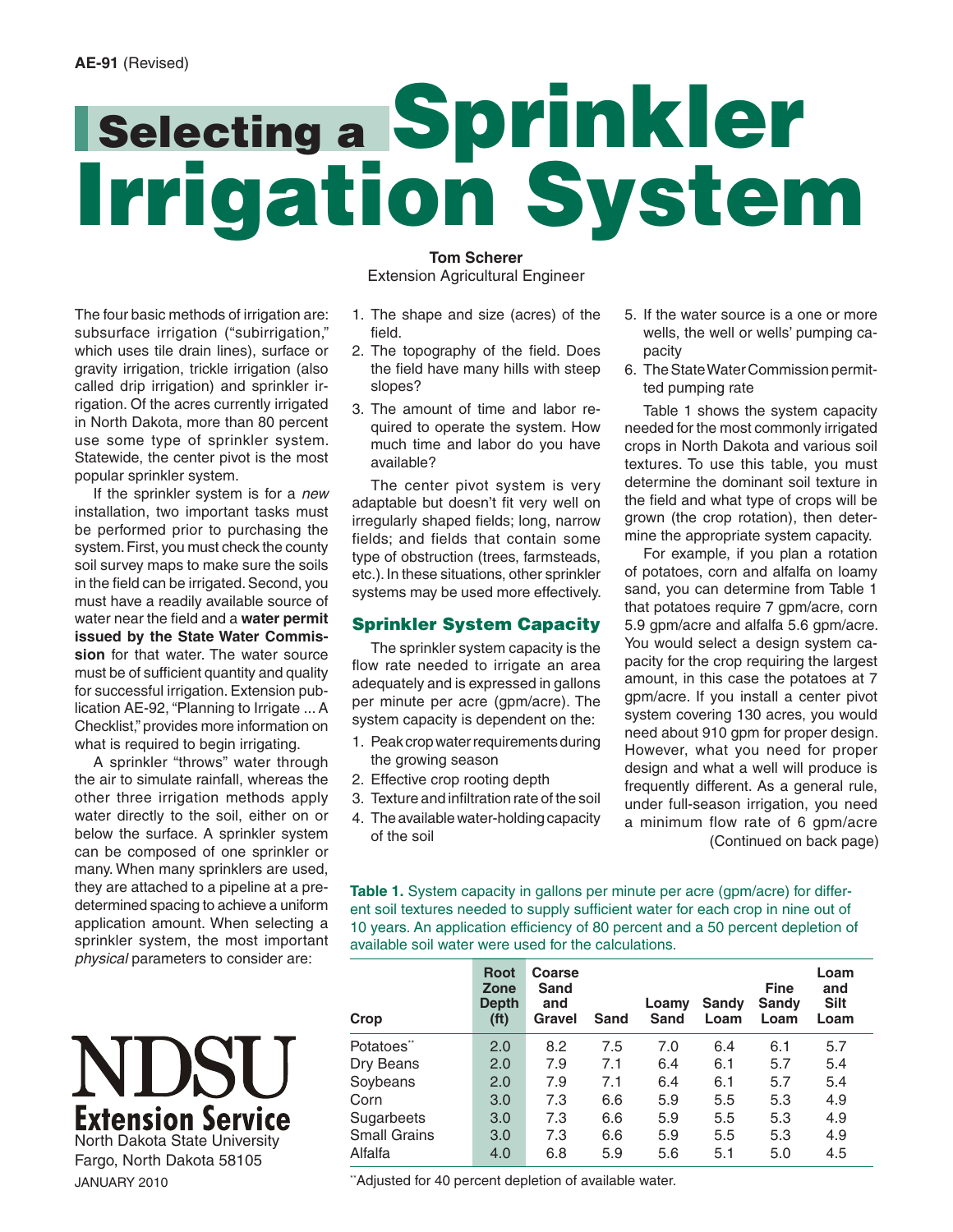#### **Center Pivot**

This self-propelled sprinkler system rotates around the pivot point and has the lowest labor requirements of the systems considered. It is constructed using a span of pipe connected to moveable towers. It will irrigate approximately 132 acres out of a square quarter section. Center pivot systems are either electric or oil-drive and can handle slopes up to 15 percent. Sprinkler packages are available for low to high operating pressures (25 to 80 pounds per square inch, or psi, at the pivot point). Sprinklers can be mounted on top of the spans or on drop-tubes, which put them closer to the crop. The water application amount is controlled by the speed of rotation. Center pivots are adaptable for any height crop and are particularly suited to lighter soils. They are generally not recommended for heavy soils with low infiltration rates.

Deep wheel tracks can be a problem on some soils; however, a number of management methods are available to control this problem. Electric-drive pivots are the most popular due to flexibility of operation. Computerized control panels allow the operator to specify speed changes at any place in the field, reverse the pivot, turn on auxiliary pumps at a specified time and use many other features.



## **Center Pivot With Corner Attachment**

The linear move (sometimes called a lateral move) irrigation system is built the same way as a center pivot; that is, with moving towers and spans of pipe connecting the towers. The main difference is that all the towers move at the same speed and in the same direction. Water is pumped into one of the ends or into the center. Water can be supplied to the linear move either through a canal or by dragging a supply hose that is connected to a main line or by connecting and disconnecting from hydrants as the linear moves down the field.

Corner attachment systems that allow irrigation of most of the corner areas missed by a conventional center pivot system are available. Depending on the method of corner irrigation, pivot systems with corner attachments will irrigate 145 to 154 acres out of a 160-acre quarter section. The most common method of corner irrigation has an additional span, complete with a tower attached to the end of the center pivot system main line, which swings out in the corners. As it swings out, sprinklers are turned on to irrigate the corners. A buried wire, global positioning system unit or mechanical switch controls the movement of the corner span.

Another type of corner system uses several end-guns mounted on the end of the center pivot system main line. The end-guns are activated in sequence from smallest to largest and back again as the machine moves past the corners. A corner span generally costs about half as much as the rest of the pivot, thereby increasing the capital cost per acre on a square 160 acres. However, if the field is rectangular, the corner span can be extended on one or both ends, thereby increasing the amount of irrigated acreage from 170 to 185 acres. High-value crops and/or high land value, as well as scarcity of irrigable land, are necessary to justify additional costs for more than a "plain" center pivot.



#### **Linear Move**

Side roll systems also are adapted only to lowgrowing crops; have medium labor requirements, moderate initial investment, medium operating pressure (50 psi at inlet) and generally rectangular field requirements; and each lateral is capable of irrigating a maximum of 40 acres. The side roll is better adapted to heavier soils than a continuous moving system. Special wheels must be purchased for moving this system from field to field without disassembly. One variation of the side roll system has trail lines with up to three additional sprinklers on 60-foot spacing. This reduces the number of sets required to irrigate a particular field.



To gain acreage and make the transition from one side of the field to the other, some linear move systems pivot at the end of the field. Due to the lateral movement, powering a linear with electricity is difficult. Usually, a diesel motor with a generator is mounted on the main drive tower and supplies the power needed to operate the irrigation system. The primary advantage of the linear move is that it can irrigate rectangular fields up to a mile in length and a half mile wide. Due to the high capital investment, linear moves are used on high-value crops such as potatoes, vegetables and turf.



## **BriefDescription**

**WhatIt LooksLike**



**Sample**









**Layout**

# **Traveling Big Gun**

The traveling big gun system uses a large-capacity nozzle (¾ to 2 inches in diameter) and high pressure (90 to 125 psi) to throw water out over the crop (175- to 350-foot radius) as it is pulled through an alley in the field. Traveling big guns come in two main configurations: hard-hose or flexible-hose feed. With the hard-hose system, a hard polyethylene hose is wrapped on a reel mounted on a trailer. The trailer is anchored at the end or center of the field. The gun is connected to the end of the hose and is pulled to the trailer. The gun is pulled across the field by the hose wrapping up on the reel. With the flexible-hose system, the gun is mounted on a four-wheel cart. Water is supplied to the gun by a flexible hose from the main line. A winch cable on the cart pulls the cart through the field. The cable is anchored at the end of the field. Most traveling big gun systems have their own power unit and cable winch mounted directly on the machine. The power unit may be an internal combustion engine or a water drive.

Particularly adaptable to various crop heights, variable travel speeds, odd-shaped fields and rough terrain, the big gun requires a moderate initial investment, more labor and higher operating pressures than center pivots and linear moves. One 1,320-foot-long (quarter mile) set usually covers eight to 10 acres, but many variations using different water quantities and operating pressures are available. Irrigated cropland is sacrificed because the alley is generally two rows wide. Most big gun systems are used on a maximum of 80 to 100 acres per gun.



# **Side Roll**

The side roll (sometimes called a wheel roll) system, as shown, consists of a lateral, usually a quarter mile long, mounted on 4- to 10-foot-diameter wheels with the pipe acting as an axle. Common pipe diameters are 4 and 5 inches. The side roll irrigates an area from 60 to 90 feet wide. When the desired amount of water has been applied to this set area, a gasoline engine at the center is used to move the side roll to the next set. The sprinklers generally are mounted on weighted, swiveling connectors so that no matter where the side roll is stopped, the sprinklers always will be right side up. This type of system is not recommended for slopes greater than 5 percent and should be used mainly on flat ground. When not being used, side rolls are subject to damage from high winds.